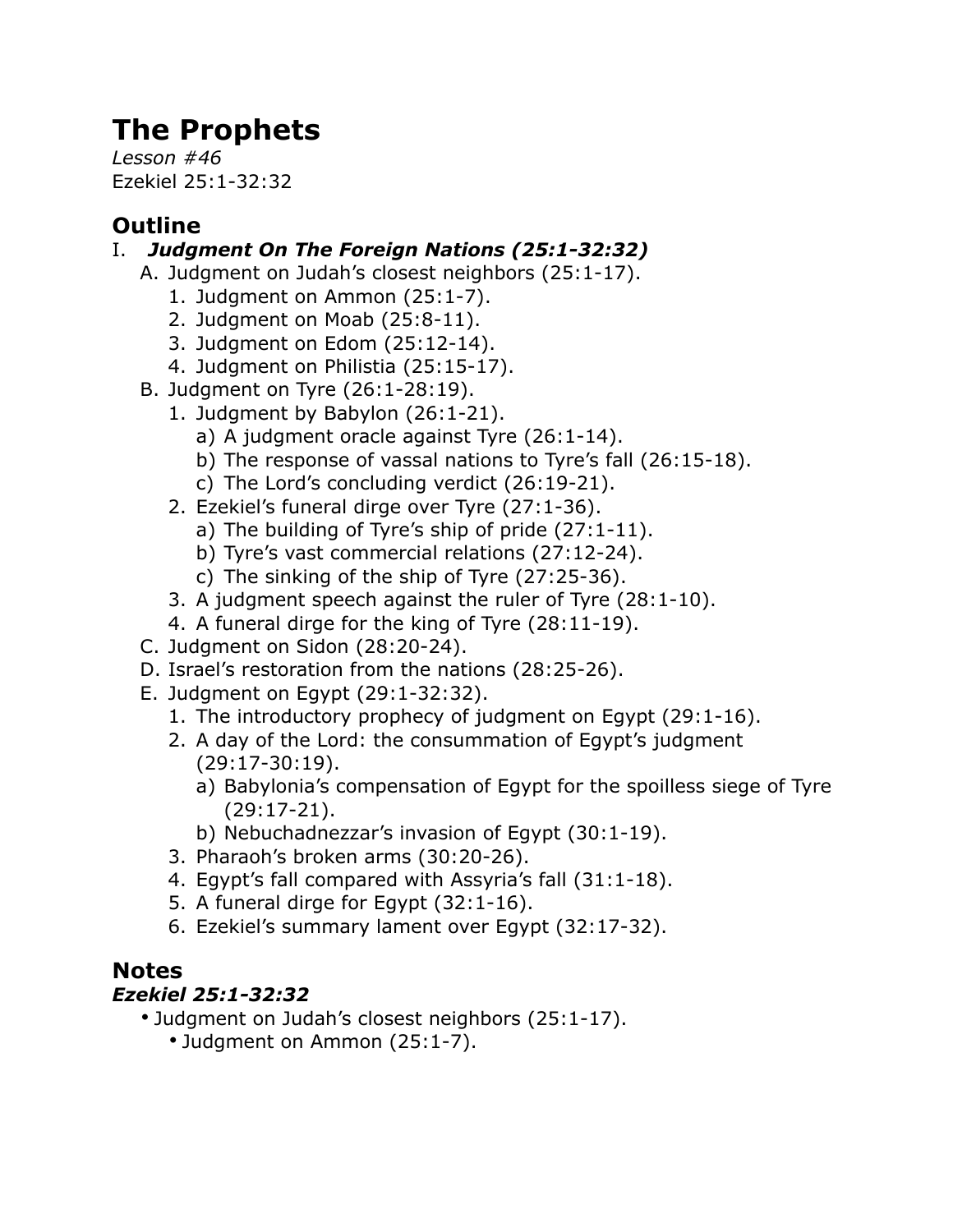- What Ezekiel's audience knows that the Ammonites do not is that Judah's calamity merely provided a temporary reprieve for Rabbah and Ammon.
- Ammon is accused of expressing satisfaction over the misfortune of Judah, her enemy and rival. This was clearly shown by the interjection "Aha!"
- The desolation of the land would be symbolized by the use of Rabbah, their capital, as a pasture for camels and the use of their land as a resting place for flocks. In so doing, the Ammonites would come to recognize God's power over even them.
- Judgment on Moab (25:8-11).
	- The Moabite relationship with Israel and Judah was similar to that of its Ammonite brothers. The first hostilities erupted because the Moabites feared the territorial incursions of the Israelites into Canaan.
	- Moab held the thought that tempted the Judean exiles themselves: the fall of Jerusalem demonstrates the impotence of God. This view was false and was an arrogant attack on God.
	- Moab's highly fortified frontier towns will fall to invaders and leave the area susceptible to further attacks. God's consistent purpose in judgment is stated again: that Moab would come to know that He is the Lord, the only true God.
- Judgment on Edom (25:12-14).
	- The accusation against Edom centered on her perpetual attitude of vengeance against Judah, an attitude that began with the conflict between Jacob (Israel) and Esau (Edom; cf. Genesis 25:30; 27:41-46; 32:4).
	- Edom would become a desolation as the Lord cut off both humankind and cattle from that land. This devastation would be from Teman to Dedan.
	- In judgment, the Edomites would understand that He was the faithful God of Israel who would curse those who cursed His people. In turn Edom would observe that He was the only true God.
- Judgment on Philistia (25:15-17).
	- The Philistines were accused of responding with vengeance against Judah, especially with contempt and perpetual enmity. Their goal was to destroy Judah.
	- God's great vengeance against them was a judgment "in kind" for their revengeful attitude and actions against Judah.
	- His destruction of Philistia would be complete, even consuming the remnant of them that were on the coast. His wrath, however, was for correction, so that Philistia would come to know through this act on them that He was the only true God.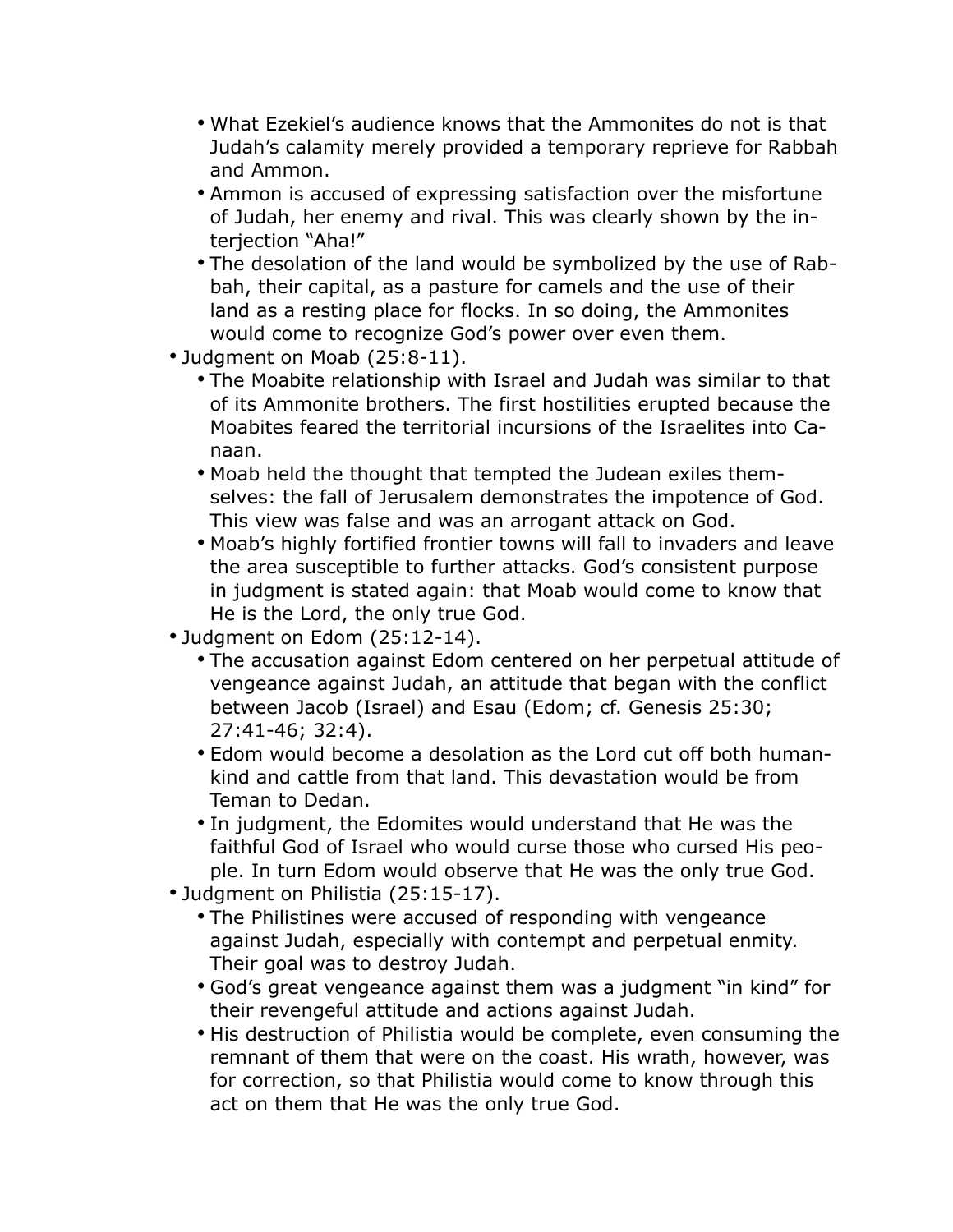- Judgment on Tyre (26:1-28:19).
	- Judgment by Babylon (26:1-21).
		- A judgment prophecy against Tyre (26:1-14).
			- The length of this prophecy suggests the political and religious significance of this city. His indictment of Tyre is set forth in a series of four statements.
			- Ezekiel pictures the directing hand of God behind Nebuchadnezzar's actions. Thus, God will bring him to besiege and destroy Tyre.
			- The process of his siege of Tyre is fully described. The city's destruction and the slaying of its inhabitants are described, followed by the taking of spoils and the demolition of the remaining glories of Tyre.
		- The response of vassal nations to Tyre's fall (26:15-18).
			- Tyre had many vassals who had depended on her as their protector. In a telling metaphor, the inhabitants of Tyre will be clothed with terror both at the economic and physical prospects of their destruction.
			- Ironically, Tyre had the poor sense to rejoice over Jerusalem's fall. These cities, however, had the good sense to realize that Tyre's fall spelled the same for them.
		- The Lord's concluding verdict (26:19-21).
			- A prophecy of Tyre's eternal death was certainly an appropriate response to the funeral dirge of the nations.
			- God would make sure that she never again regained her place of prominence on this earth. Tyre would die. She would never again exist and play an important role in history as she had in the past. Though some might look for her, she would not be found.
	- Ezekiel's funeral dirge over Tyre (27:1-36).
		- The building of Tyre's ship of pride (27:1-11).
			- The destruction of Tyre would be lamented like the wreck of a magnificent ship. The imagery is sustained through the poem and climaxes in the wreckage.
			- The personnel who can be clearly identified come from the far reaches of the known world and demonstrate Tyre's farreaching trade connections.
			- Truly Tyre became a magnificent maritime empire that attracted nations from all over the ancient Near East to trade with her and to come and experience her greatness as a city.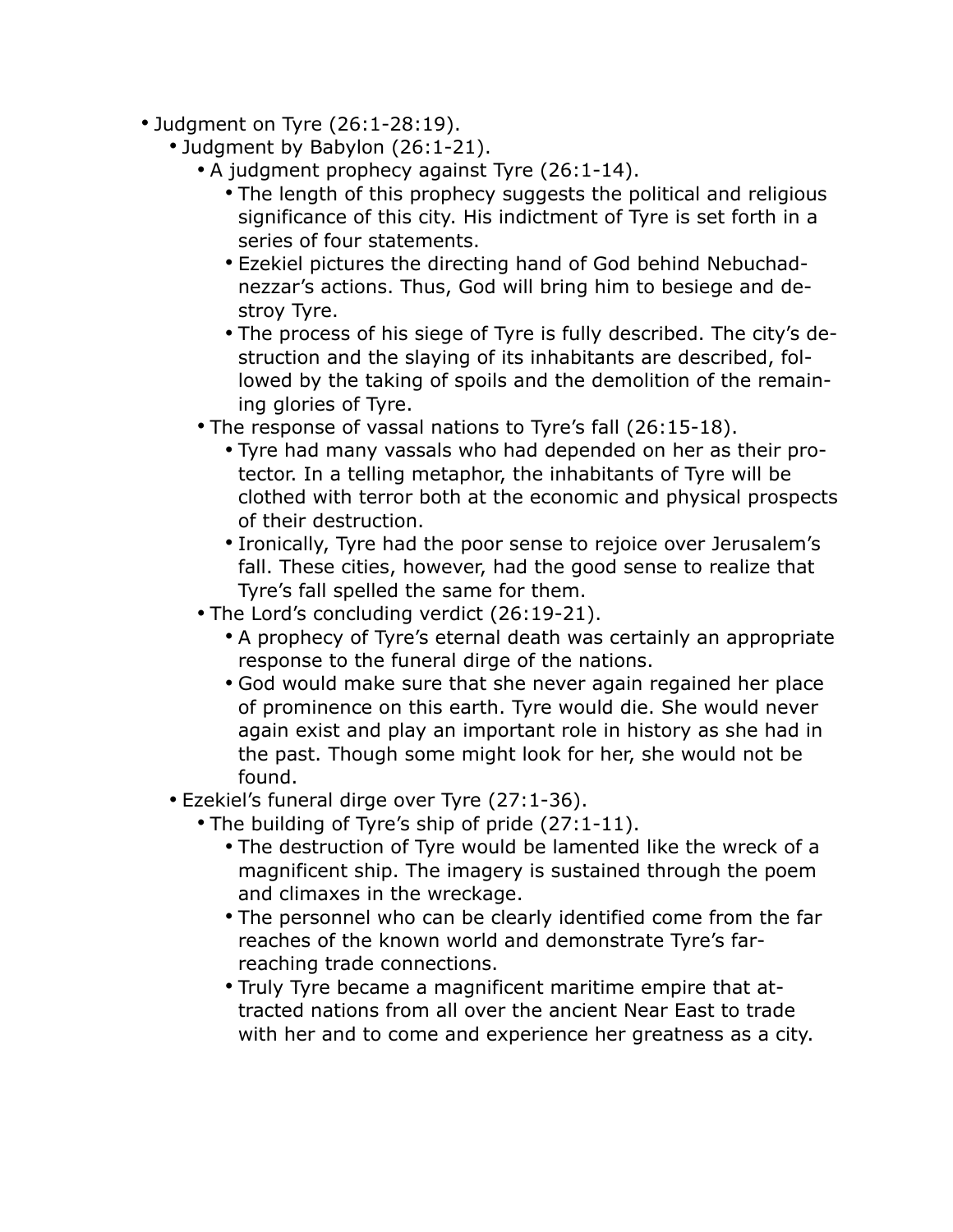- Tyre's vast commercial relations (27:12-24).
	- Based on the descriptions in this section, the raw and manufactured wealth of the whole ancient Near East came to market in Tyre.
	- Tyre served the ancient world much like the ports of Los Angeles, New York and Hong Kong serve today's world. The loss of any one of these would cripple the worldwide economy. Likewise, the floundering of the *Tyre* will produce devastating commercial problems in the ancient world.
- The sinking of the ship of Tyre (27:25-36).
	- The "east wind" undoubtedly refers to the Babylonian attempt to conquer Tyre. The loss of the ship will entail the loss of all its wealth, merchandise and wares, as well as every hand on board.
	- Tyre's primary export was arrogance and self-sufficiency; all those who also traded in these commodities had reason to fear for their safety.
	- In fear and self-protection, they quickly turned from being ones who adored Tyre to ones who totally disowned her. They hissed at her in a derogatory manner. How quickly the proud fall!
- A judgment speech against the ruler of Tyre (28:1-10).
	- The boastful claim of Tyre's ruler, Ethbaal III, showed his smugness toward the transcendent realm. He claimed a seat among the pantheon of ancient Near Eastern gods.
	- The mighty fall hard, and Tyre and its king will be no exception. God would humble him by bringing him to a horrible, disgraceful death, the death of the uncircumcised at the hand of ruthless foreigners.
- A funeral dirge for the king of Tyre (28:11-19).
	- This lament is unusual in form and content. In form, it has few of the expected markers of a lament. In content, its description of the king of Tyre is extravagant, to say the least.
	- Ezekiel has used the lament form in a mocking way before (cf. 19:1-9), and this suggests a similar mockery here. Ezekiel portrays God in satirical agreement with the king of Tyre's selfevaluation as a divine being in vss. 1-10. If he is divine, he should be addressed and treated as such.
	- God would cast him to the ground before all the world's kings and cause fire to come forth from him to devour him. His death would be sudden and horrible, and he would exist no more.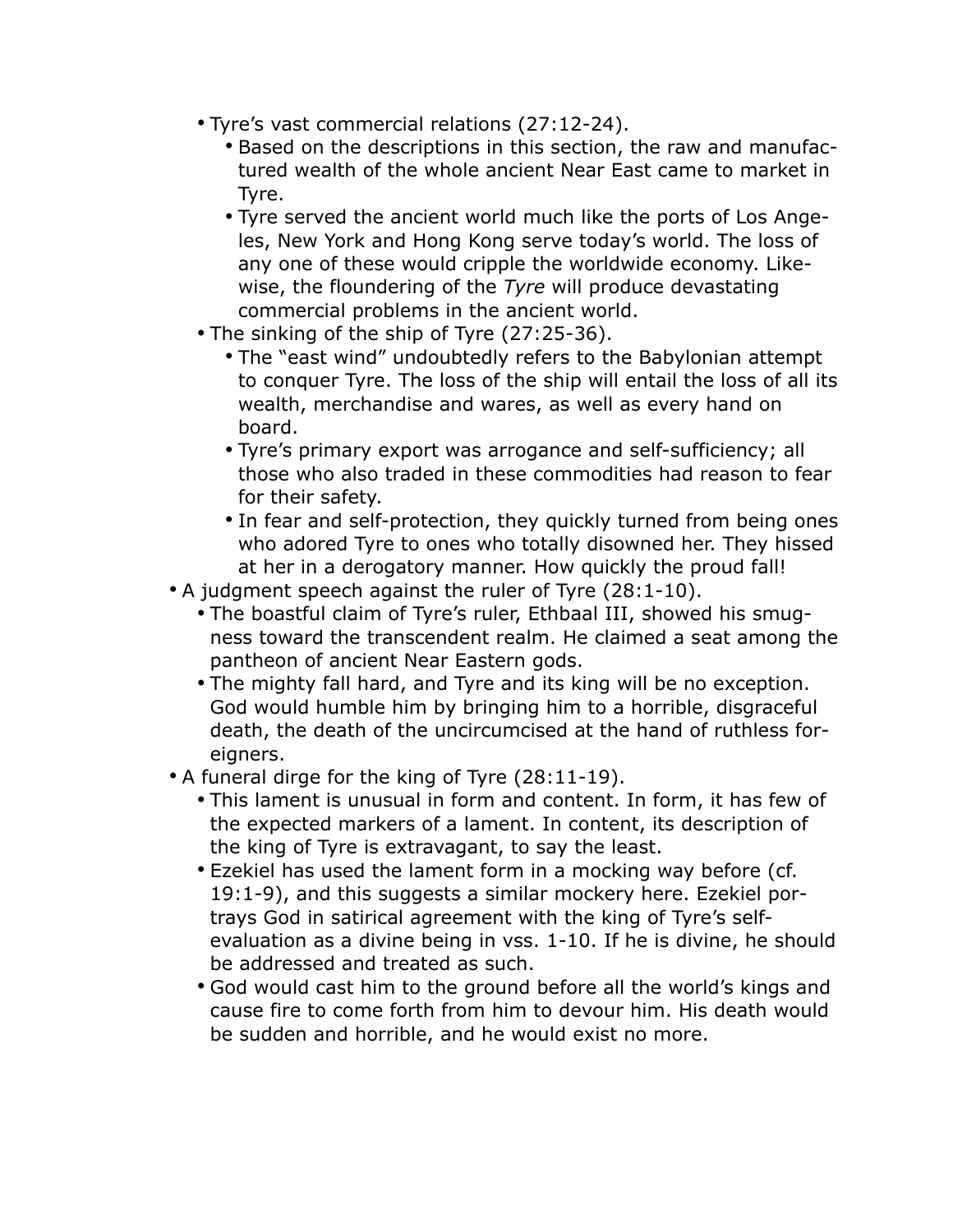- Judgment on Sidon (28:20-24).
	- Although the beginning of this prophecy is similar to the others, it is unlike all others so far. It does not include any specific charges of Sidon's sin or disposition. All we learn is that God is against Sidon.
	- Sidon's punishment will consist of elements of the covenant curses announced to Israel: pestilence and sword (Leviticus 26:24-25; cf. 5:17).
	- When these judgments are completed, Israel would be free from these despising and harassing nations' constant pain that she had received for so long. Israel would then recognize and know that the Lord truly is her God.
- Israel's restoration from the nations (28:25-26).
	- It was never God's purpose for punishment to be the last word among His people. Instead, after He implements the curses of the covenant, He intends on bringing His people back to Himself.
	- By the judgment of the nations around Israel, Ezekiel encourages the exiles that God faithfully exercises His righteousness against other nations as well as against Judah.
- Judgment on Egypt (29:1-32:32).
	- The introductory prophecy of judgment on Egypt (29:1-16).
		- Pharaoh is likened to a dragon in the midst of the Nile that the Lord would catch, pull from the Nile and leave on the dry land to die. In the imagery the dragon represented the pharaoh, the protector of Egypt, who dominated the Nile (i.e., all Egypt). This was Hophra's arrogant self-image.
		- God will treat Egypt with a similar kindness as that in store for Samaria, Sodom and Jerusalem (cf. 16:53-58; 39:25-29). Egypt's restoration, however, will not be to its former glory. The might that once was Egypt will be gone.
	- A day of the Lord: the consummation of Egypt's judgment (29:17-30:19).
		- Babylonia's compensation of Egypt for the spoilless siege of Tyre (29:17-21).
			- Nebuchadnezzar was unable to take the city. For 13 years, his armies had surrounded the mainland city, and tried to starve it out and overrun its walls. In lieu of Tyre's wealth, God will give Egypt to Nebuchadnezzar.
			- God used Babylonia's conquest of Egypt to strengthen and encourage Israel in exile. The passage treats the judgment on Egypt and states that at the time of Nebuchadnezzar's invasion "a horn" will grow for Israel. The symbol refers to the strength and encouragement that Israel was to receive when she ob-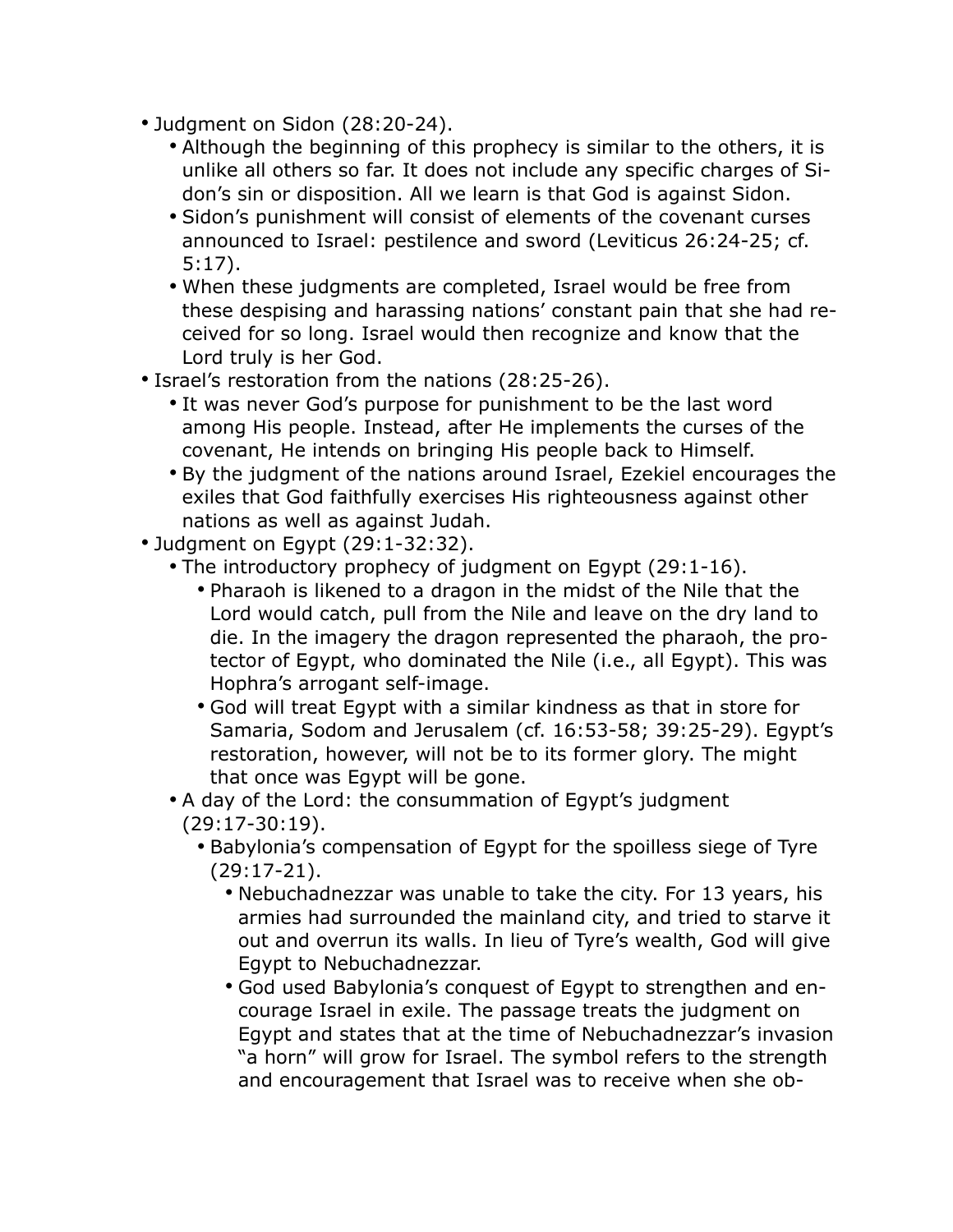served God's faithfulness in executing His judgment on her enemy, Egypt.

- Nebuchadnezzar's invasion of Egypt (30:1-19).
	- Egypt's day of the Lord, a day of doom, would be a dark day in her history ("a cloudy day"). The masses would fear as Egypt's proud strength ceased before Nebuchadnezzar's sword.
	- God tolerates no national arrogance, whether from His own people, or from others not as closely associated with Him.
	- The focus on the land strikes at the heart of individual and national identity for ancient Near Easterners. One's land was the place where one's gods reigned supreme, where one felt secure and where one was kept alive through family memory.
	- The judgment would be comprehensive and awful, encompassing the major historical historical cities and regions, though God's purpose would be accomplished. This judgment was a manifestation of God's grace; for through it He would finally cause the Egyptians to understand that He, the Lord God of Israel, is the only true God.
- Pharaoh's broken arms (30:20-26).
	- Ezekiel uses the word "arm" as a theme in a deliberate, ironic attack on Hophra's self-given pharaonic title, "Strong arm." "Arm" is a well-known biblical metaphor for strength.
	- Addressed to Ezekiel's fellow exiles, they likely heard and took heart at the news that Babylon had broken off the siege of Jerusalem because of Hophra's intervention. This prophecy announces that their jubilation was premature. Babylon thoroughly defeated the Egyptians and went back to their seige of Jerusalem.
- Egypt's fall compared with Assyria's fall (31:1-18).
	- This beautiful poetic message was delivered two months after the previous prophecy concerning the shattering of Egypt's strength (May/June 587 B.C.). The implication is that Egypt was still proud.
	- The great power and prestige of Assyria was, by Ezekiel's day, already legendary. Ezekiel furthermore describes its matchless grandeur and beauty. Historically, no previous empire had as vast a reach or might as Assyria at the height of its power.
	- If Egypt thought she was more majestic and had greater splendor than other nations of her day, the Lord reminds her that she too would "be brought down." She would "die" disgracefully as an uncircumcised foreigner without a decent burial -- a horrible thought for proud Egyptian royalty that cherished its royal burial and despised foreigners.